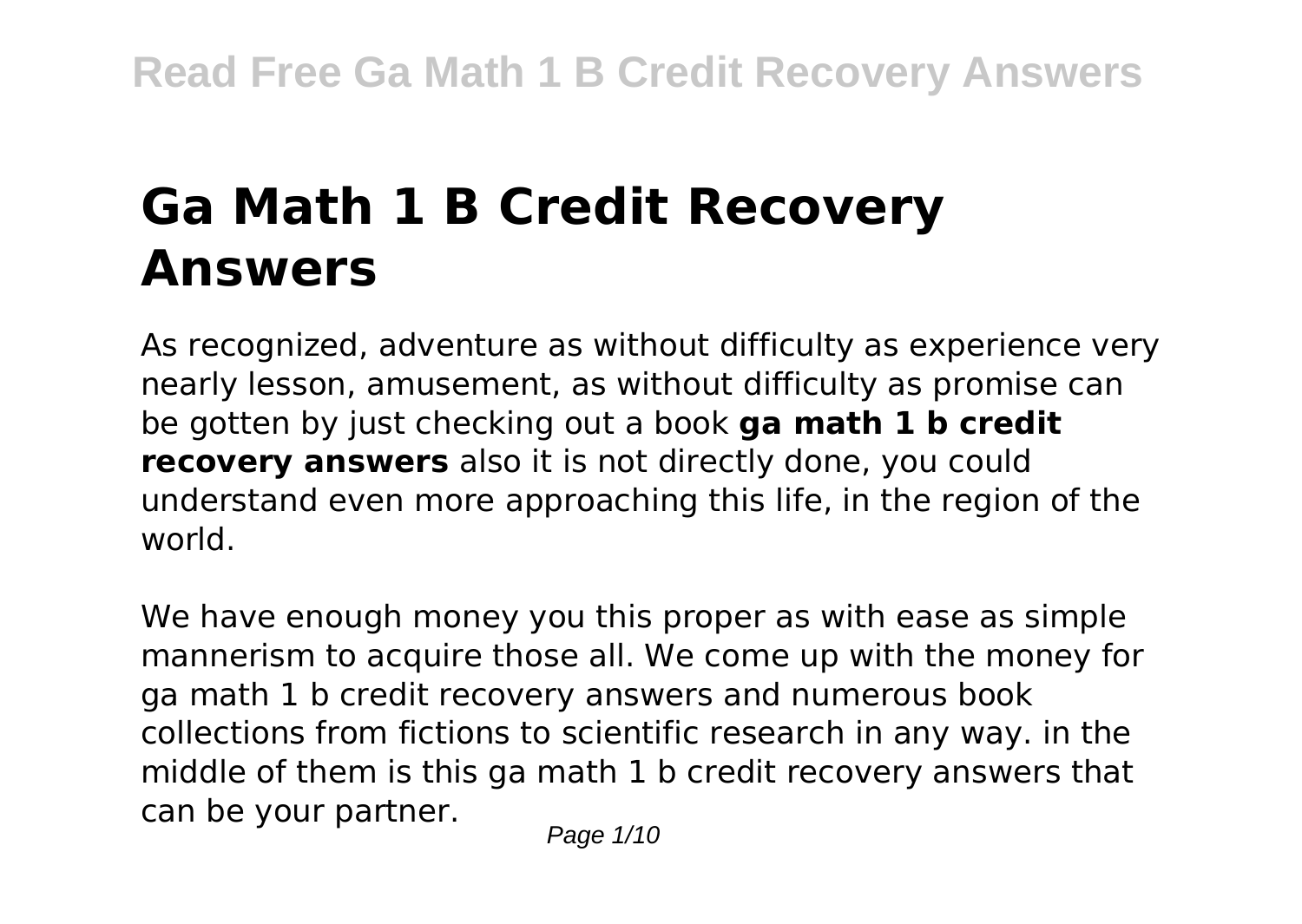Want to listen to books instead? LibriVox is home to thousands of free audiobooks, including classics and out-of-print books.

#### **Ga Math 1 B Credit**

Download Free Ga Math 1 B Credit Recovery Answers Ga Math 1 B Credit Recovery Answers. inspiring the brain to think greater than before and faster can be undergone by some ways. Experiencing, listening to the extra experience, adventuring, studying, training, and more practical events may back you to improve.

#### **Ga Math 1 B Credit Recovery Answers**

State Board of Education Rule 160-5-1-.15 AWARDING UNITS OF CREDIT AND ACCEPTANCE OF TRANSFER CREDIT AND/OR GRADES section 2(e). High school credit for mathematics courses taken in middle school should be awarded only for courses that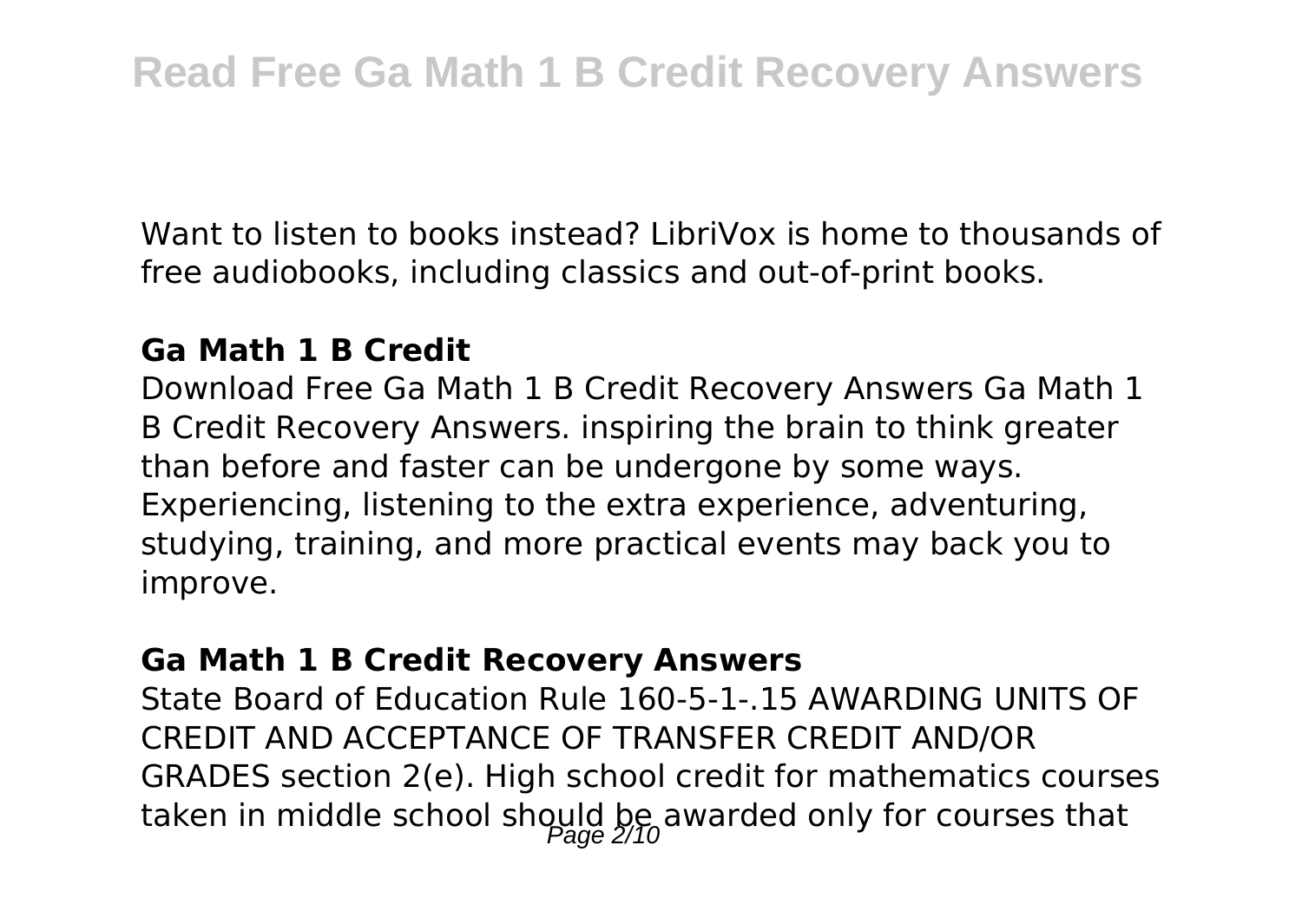include concepts and skills based on the GSE in Mathematics for grades 9-12 or those approved by the State Board of

### **Graduation Requirement Guidance - Georgia Department of ...**

Subscribe to GaDOE Mathematics Emails. Join the Mathematics Email List service for updates and announcements by sending a blank email to one of the following addresses: Mathematics K-5 join-mathematics-k-5@list.doe.k12.ga.us. Mathematics 6-8 joinmathematics-6-8@list.doe.k12.ga.us. Mathematics 9-12 joinmathematics-9-12@list.doe.k12.ga.us

#### **Mathematics Georgia Standards of Excellence (GSE)**

27.3991002 (1/2 Unit B Section) 27.3991000 (1 Unit Course) Course Content. A Section Includes: ... Math. GSE Algebra 1; GSE Algebra 2; GSE Geometry; GSE Pre-Calculus; Mathematics of Finance; Science. Anatomy and Physiology; Astronomy; Biology;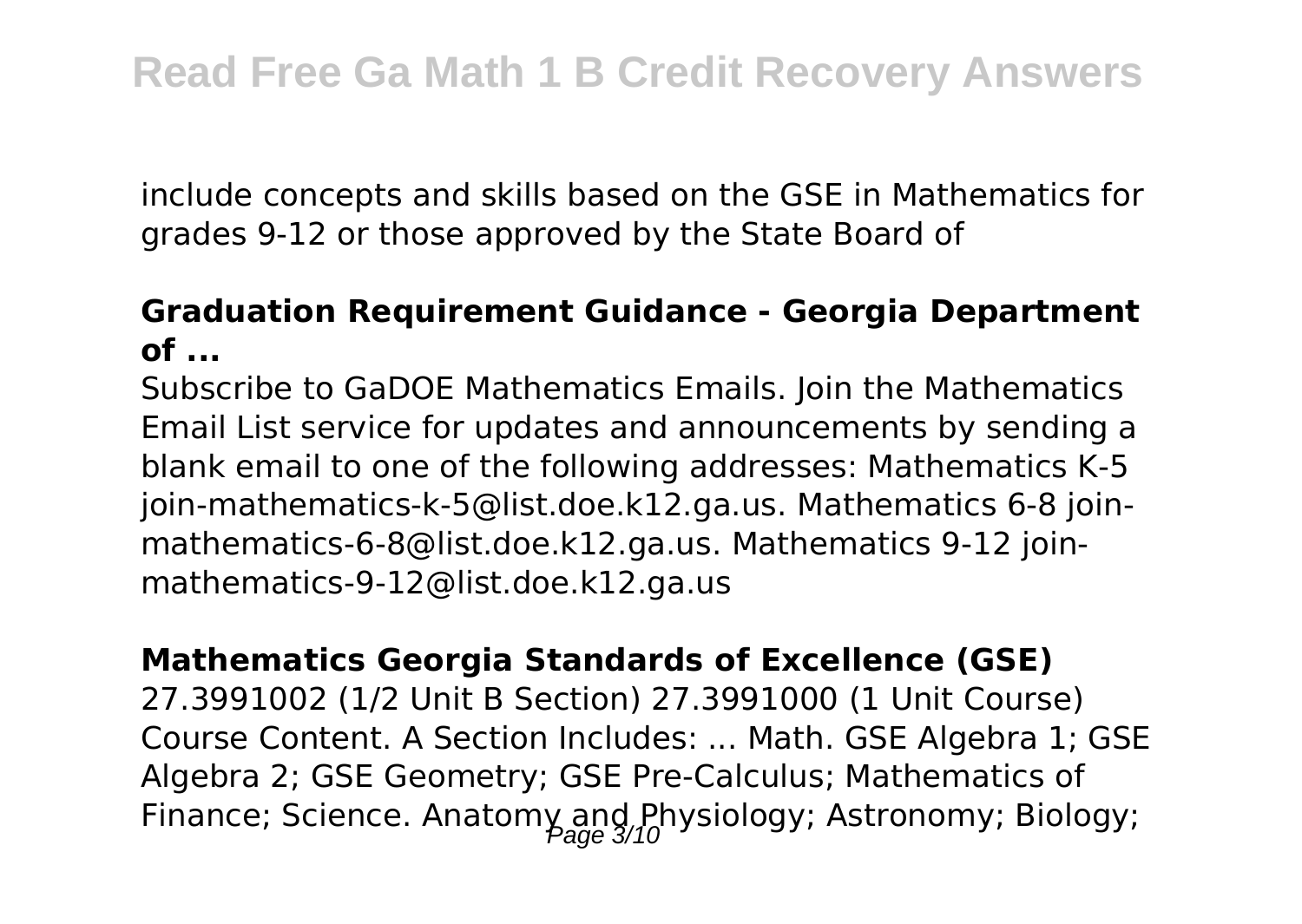Chemistry; Earth Systems; Environmental Science; Physics;

#### **GSE Geometry - Georgia Credit Recovery > Home**

Georgia Department of Education Mathematics of Finance Georgia Department of Education January 2, 2017 • Page 2 of 6 1 Make sense of problems and persevere in solving them. High school students start to examine problems by explaining to themselves the meaning of a problem and looking for entry points to its solution.

#### **Mathematics of Finance - GeorgiaStandards.Org**

Georgia Department of Education Georgia Standards of Excellence Framework GSE Whole Numbers, Place Value and Rounding ∙ Unit 1 Mathematics • 1GSE Fourth Grade • Unit : Whole Numbers, Place Value and Rounding

# Georgia Standards of Excellence Curriculum Frameworks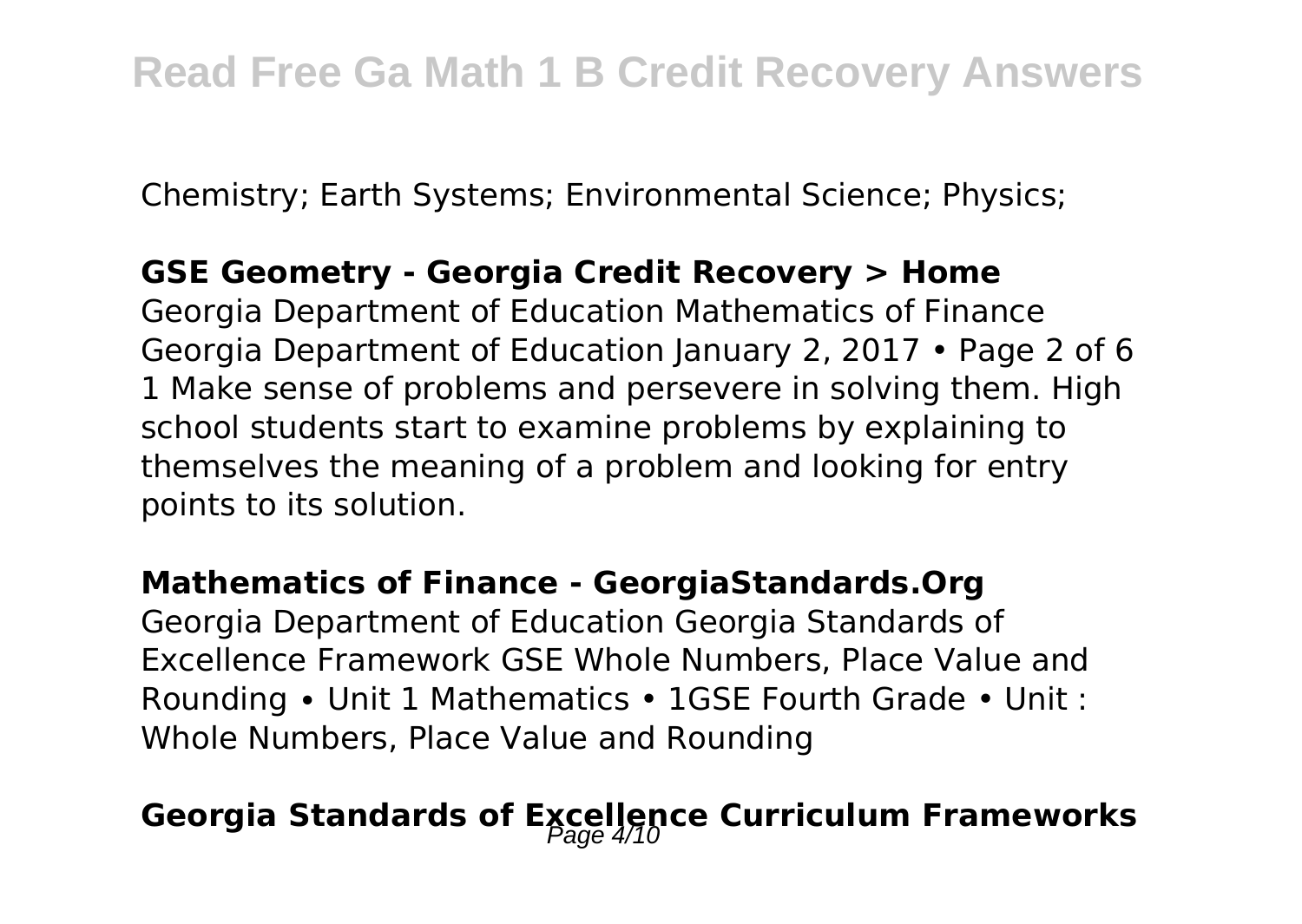Mathematics Teacher Support • 2020 Guides for Effective Mathematics Instruction (K-12) NEW • Georgia Mathematics High School Teacher Professional Learning Community • Georgia Numeracy Project Infomercial NEW • Join the Georgia Mathematics 9-12 Teacher Email List by sending a blank email to join-mathematics-9-12@list.doe.k12.ga.us

#### **Mathematics Georgia Standards of Excellence (GSE) 9-12**

• Georgia Numeracy Project Infomercial NEW • Georgia Mathematics K-5 Teacher Professional Learning Community • Join the Georgia Mathematics K-5 Teacher Email List by sending a blank email to join-mathematics-k-5@list.doe.k12.ga.us • Mathematics Resource Document Edits NEW • Mathematics Effective Instructional Practices Guide

# **Mathematics Georgia Standards of Excellence (GSE) K-5** The Credit Recovery Program offers core courses, and limited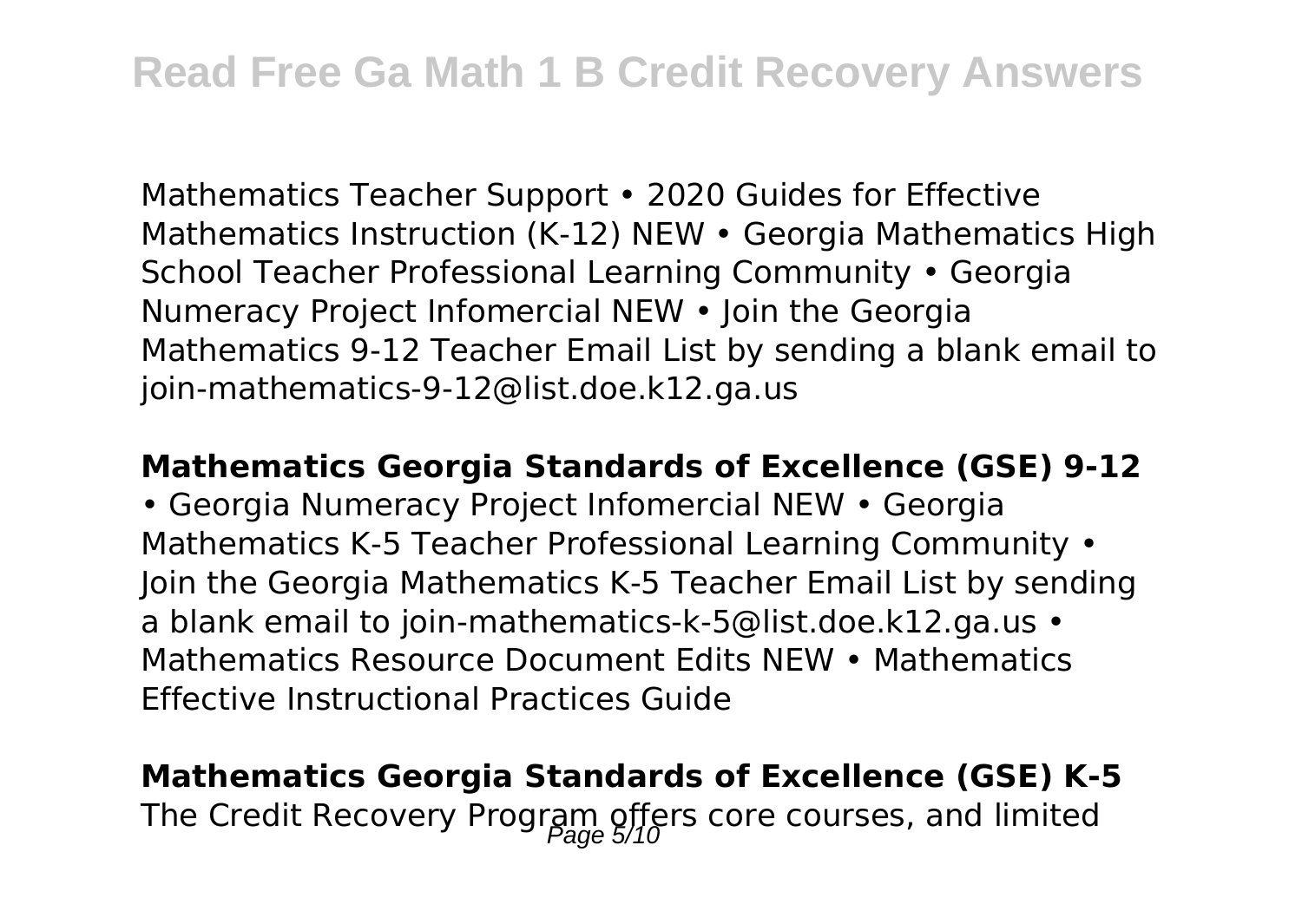electives, required for graduation from a Georgia public high school. While the program is provided free to participating Georgia public high school students for all first time enrollments, the local school will incur a fee for re-enrollments, which may, in turn, be passed on to students.

#### **Georgia Credit Recovery > Home**

We would like to show you a description here but the site won't allow us.

#### **Dun & Bradstreet**

Guidance for Awarding Units of Credit and Acceptance of Transfer Credit and/or Grades SWD High School Mathematics Decision Rubric Frequently Asked Questions for SBOE Rule 160-5-1-.15

# **Curriculum and Instruction - Georgia Department of**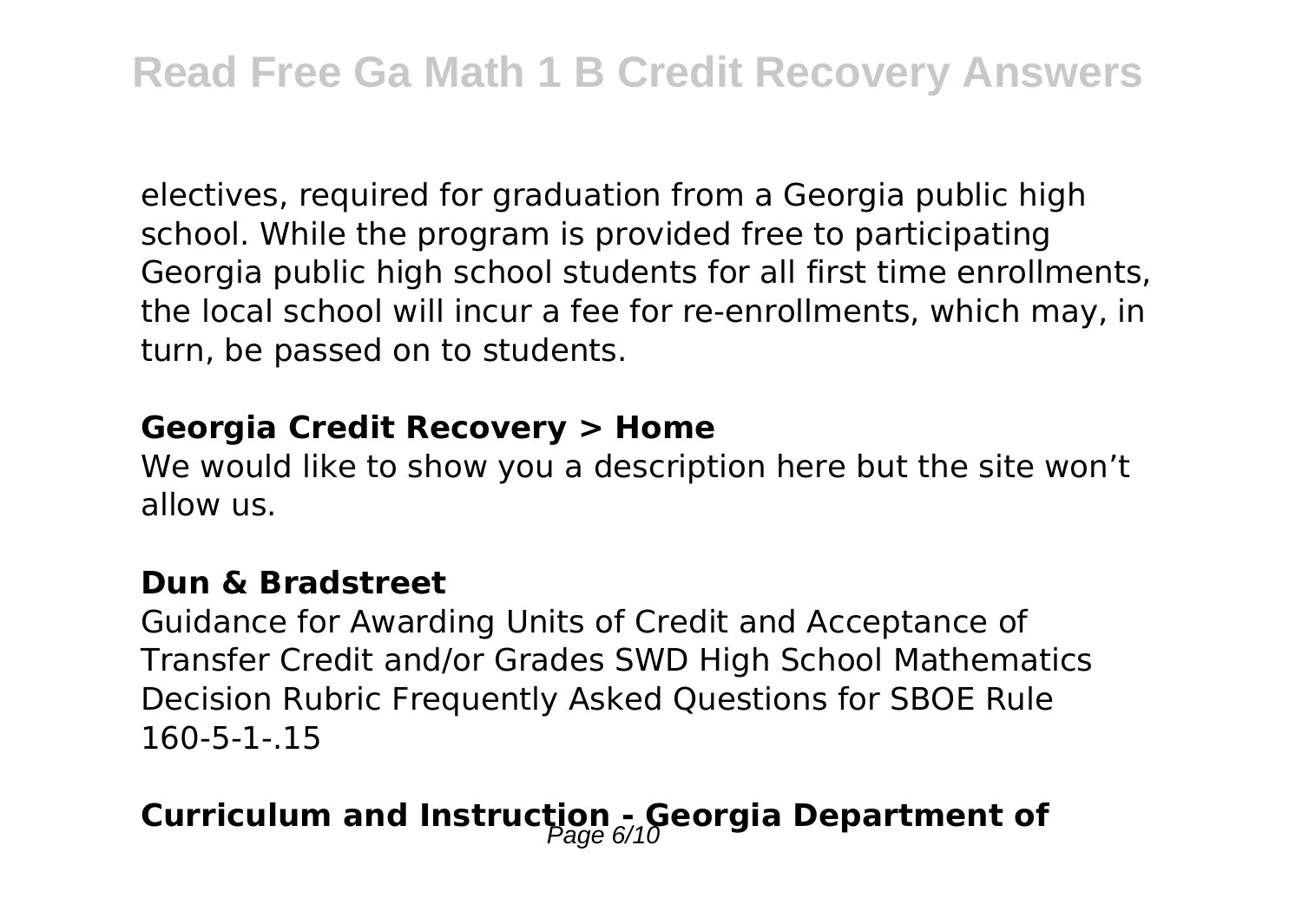### **Education**

Georgia Department of Education Georgia Department of Education August 5, 2019, Page 7 of 89 21.721400 Engineering and Technology WBL Placement (This number may be used for an 12th grade student who is enrolled in or has completed the necessary course in an Engineering and Technology pathway for the second year, 1 hour or 1 credit WBL placement).

#### **2019 - Georgia Department of Education**

The Georgia Mathematics standards are designed to help learners achieve a balance among concepts, skills, and problem solving. They provide clear expectations for curriculum, instruction, assessment, and student work.

### **Mathematics - Georgia Department of Education**

1.B Student Activity Sheet 4: Ratios in the Media 1.B Teacher Activity Sheet 4: Ratios in the Media 1.B Student Activity Sheet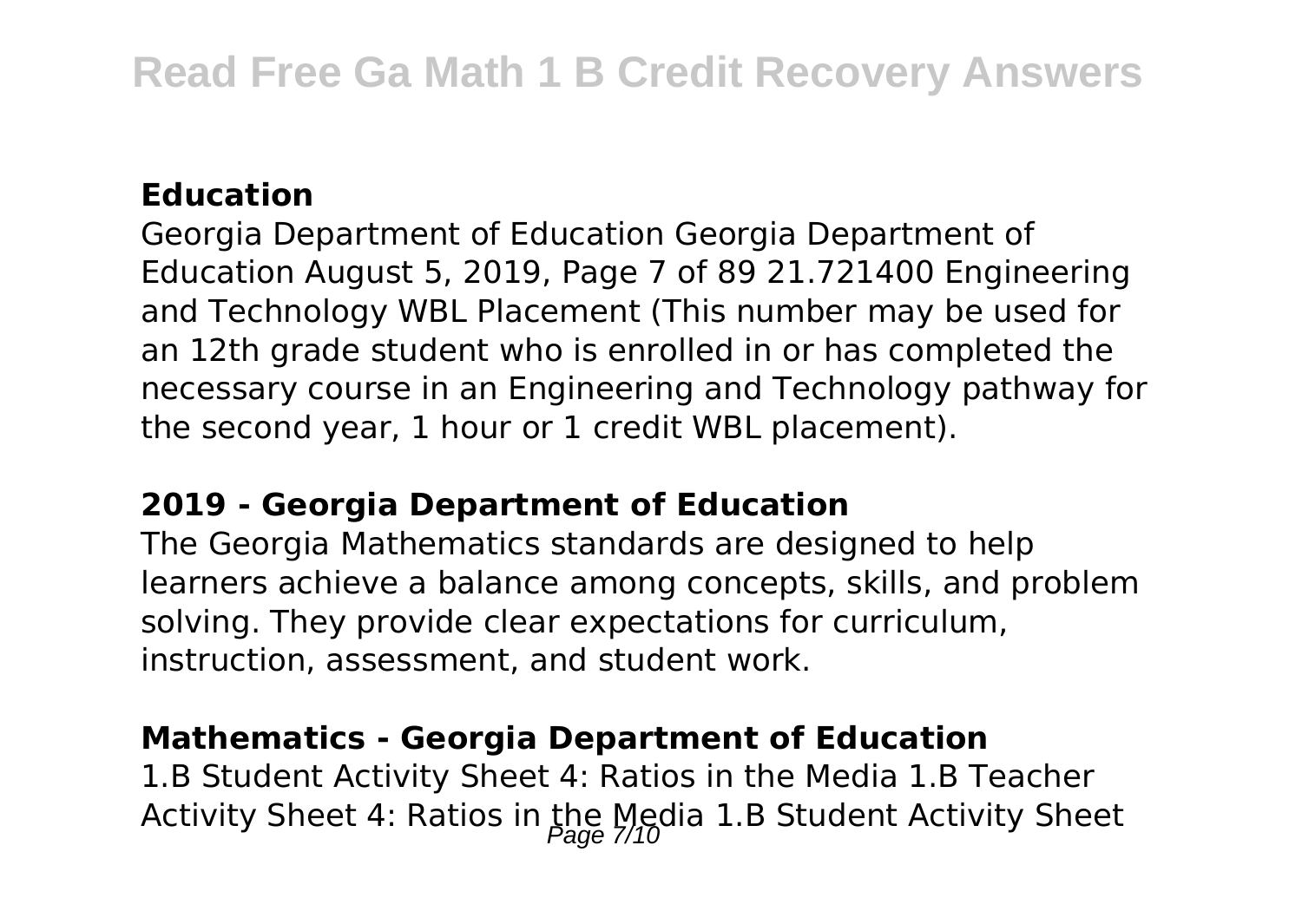5: Changing Tires 1.B Teacher Activity Sheet 5: Changing Tires Concept 3: Indices Using Weighted Sums and Averages (MAMDMN1.b) Essential Questions:

**TCSS Advanced Mathematical Decision Making Unit 1** Algebra 1. Algebra I is the most common math course taken on edgenuity so its our most frequently updated. About once every 6 months new questions are added to the unit tests and we update this section first. Some of the lecture answer key pairs include: Polynomials, Factoring, Relations and Matrices. ...

# **Edgenuity Answer Database – How to Pass Edgenuity and**

**...**

Math. GSE Algebra 1; GSE Algebra 2; GSE Geometry; GSE Pre-Calculus; Mathematics of Finance; Science. Anatomy and Physiology; Astronomy; Biology; Chemistry; Earth Systems; Environmental Science; ...  $27.3992002$  (1/2 Unit B Section)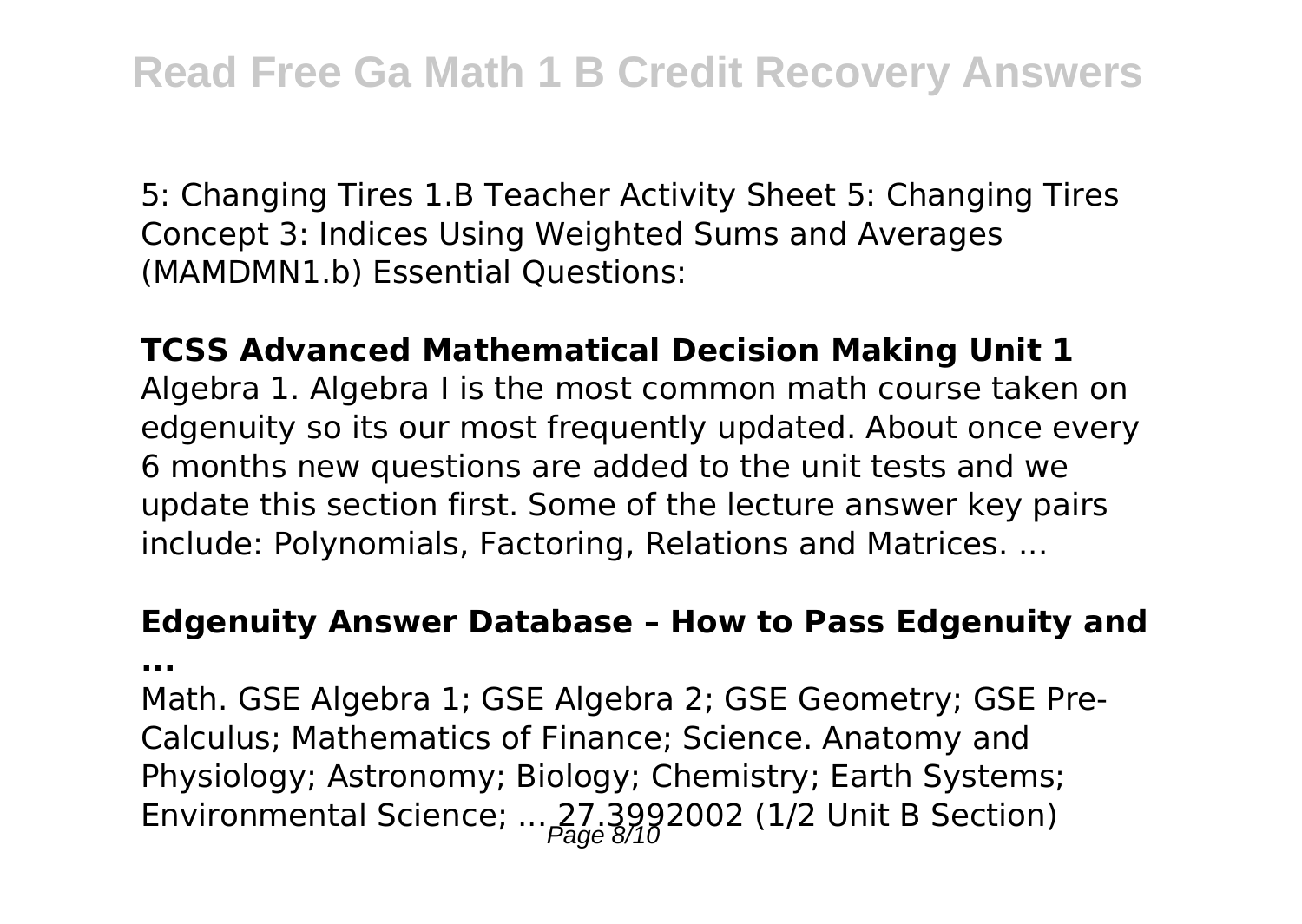27.3992000 (1 Unit Course) Course Content. A Section Includes: B Section Includes

#### **GSE Algebra 2 - Georgia Credit Recovery**

Take high school Geometry online and earn 1 math credit toward your high school diploma. It's free for Wisconsin students. Teach Me! Geometry Description: 1st Semester: Geometry is intended to follow Algebra I in the typical high school level mathematics sequence. It is designed to help students learn and apply geometric concepts to the real ...

#### **Online Geometry Class for High School Students ...**

Some medical schools require two semesters of mathematics to be taken in college, and will not allow AP credit to substitute. However, the Yale Premedical Advising Office finds that medical schools will accept students who use AP credit to skip MATH 112 and MATH 115, and then complete the one semester of MATH